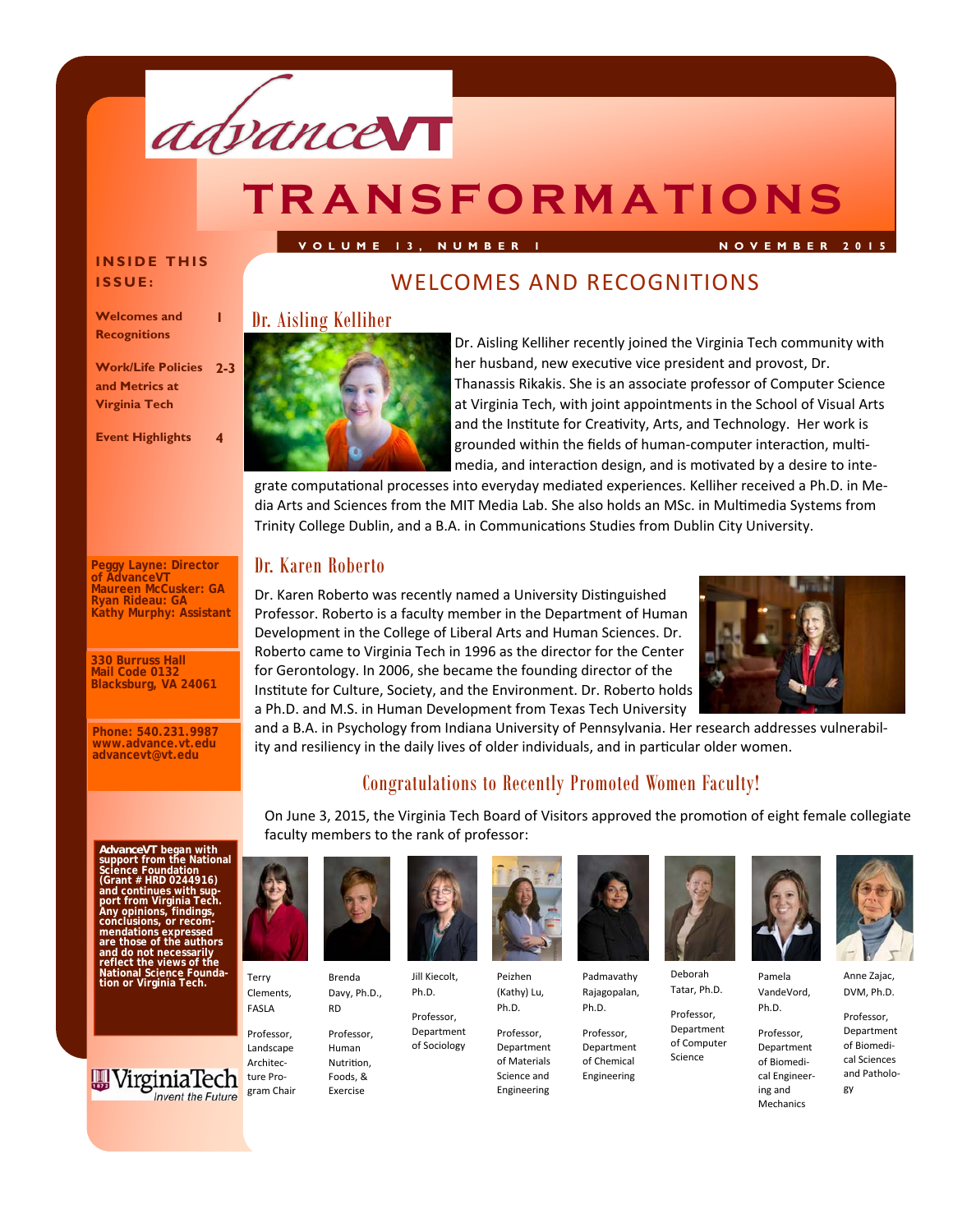# **AdvanceVT Work/Life Initiatives**

The Office of the Executive Vice President and Provost oversees the implementation of University policies to assist faculty with the challenges of balancing profession and personal life. Since Virginia Tech received the NSF Advance grant in 2003, a major area of its focus has been on improving these policies. In order to do so, AdvanceVT tracks the utilization of the work/life policies by eligible faculty on an annual basis. A sample of the results of the 2015 assessment are described and depicted below.

### Extension of the Tenure Clock

Beginning in 2006, a one-year probationary period extension for both male and female new parents is automatically granted if requests are made within a year of the birth or adoption of a child.

#### *For more information:*

- *Office of the EVP & Provost website > Faculty Affairs > Faculty Work/life Policies*
- *Hokie Wellness website*
- *Human Resources website >Dual Career Program*
- An extension of the probationary period for tenure-track faculty may be approved for extenuating personal or professional circumstances.

Number of cases

 As depicted in the figure to the right, a total of 232 tenure clock extensions were granted for 107 fe-



Tenure Clock Extensions by Year, 2004-05 to 2014-15

# male faculty and 98 male faculty between 2004 and 2015.

### Part-time Tenure Track

- Adopted in 2007, the part-time tenure-track option offers faculty a 50% appointment with a 10-year probationary period.
- The university hired its first part-time tenure-track faculty member in 2011 with a 50% appointment and a 10-year probationary period, and now has 2 part-time tenure-track faculty.



### Child Care Partnership

- In order to provide high-quality and affordable child care for its employees, Virginia Tech, VTCRI, and the Virginia Tech foundation partnered with the Rainbow Riders Childcare Center of Blacksburg in 2009 to expand its capacity and reserve 60% of its slots for Virginia Tech employees.
- A total of 80 children have been enrolled at the new and existing facilities through the Virginia Tech agreement as of summer 2015.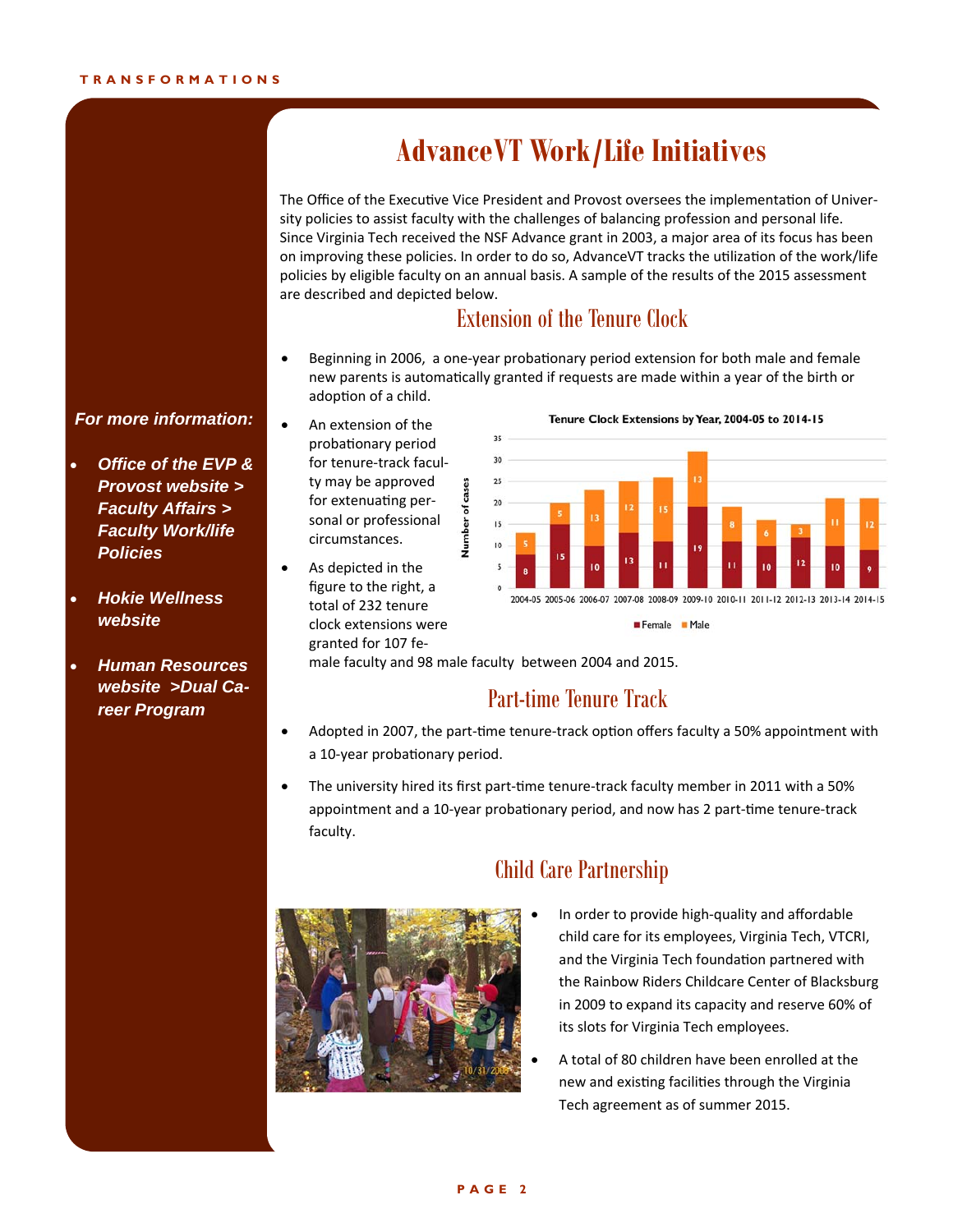### Modified Duties

- Recognizing that faculty members need to balance commitments to family and work, especially under particular personal and family circumstances, in 2006 the University implemented a policy for tenured and tenure-track faculty to apply for modified duties for short periods of time.
- During the first nine years of the modified duties policy (2006 -07 through 2014-15), 136 requests for modified duties were granted involving 92 female faculty and 44 male faculty (see table below). Nineteen faculty members utilized the modified duties policy more than once.



The most common reason for modified duties requests was for childbirth or adoption of a child.

|                            | 06-07       | 07-08          | 08-09 | $09-10$        | $10 - 11$ | $11 - 12$      | $12 - 13$ | 13-14 | $14 - 15$ |
|----------------------------|-------------|----------------|-------|----------------|-----------|----------------|-----------|-------|-----------|
| Child-birth or<br>adoption | 4           | 11             | 5     | 8              | 9         | 11             | 9         | 18    | 19        |
| Personal health            | $\mathbf 0$ | $\overline{2}$ | 1     | 0              | 4         | $\overline{2}$ | 5         | 2     | 5.        |
| Other                      | 0           | 5              | 0     | $\overline{2}$ | 0         | 3              | 1         | 3     | 7         |
| Total                      | 4           | 18             | 6     | 10             | 13        | 16             | 15        | 23    | 31        |

### Dual Career Program

- Virginia Tech is committed to responding to the needs of dual career couples and understands that many prospective candidates for faculty positions have spouses or partners who are also seeking employment.
- Created in 2005, the University's dual career program aids and supports couples and their families when considering new employment opportunities in and outside of the University.
- A dual career coordinator, Sara Leftwich (right), provides job search assistance.
- Between 2006-2007 and 2014-2015, a total of 609 faculty cases were referred to the dual career assistance program through the Human Resources/Provost Office's partnership. Approximately 86% of these cases were recruitment-related and 14% were related to the retention of existing faculty.

|                          | $05 - 06$ | 06-07 | $07 - 08$ | 08-09 | $09-10$ | $10 - 11$ | $11 - 12$ | $12 - 13$ | $13 - 14$ | $14 - 15$ |
|--------------------------|-----------|-------|-----------|-------|---------|-----------|-----------|-----------|-----------|-----------|
| <b>Recruitment Cases</b> | 59        | 44    | 30        | 26    | 37      | 67        | 90        | 74        | 96        | 84        |
| <b>Retention Cases</b>   |           | 21    | 9         | 13    | 4       |           |           | 17        |           | 12        |
| <b>Total Cases/Year</b>  | 66        | 65    | 39        | 39    | 41      | 72        | 93        | 91        | 103       | 96        |